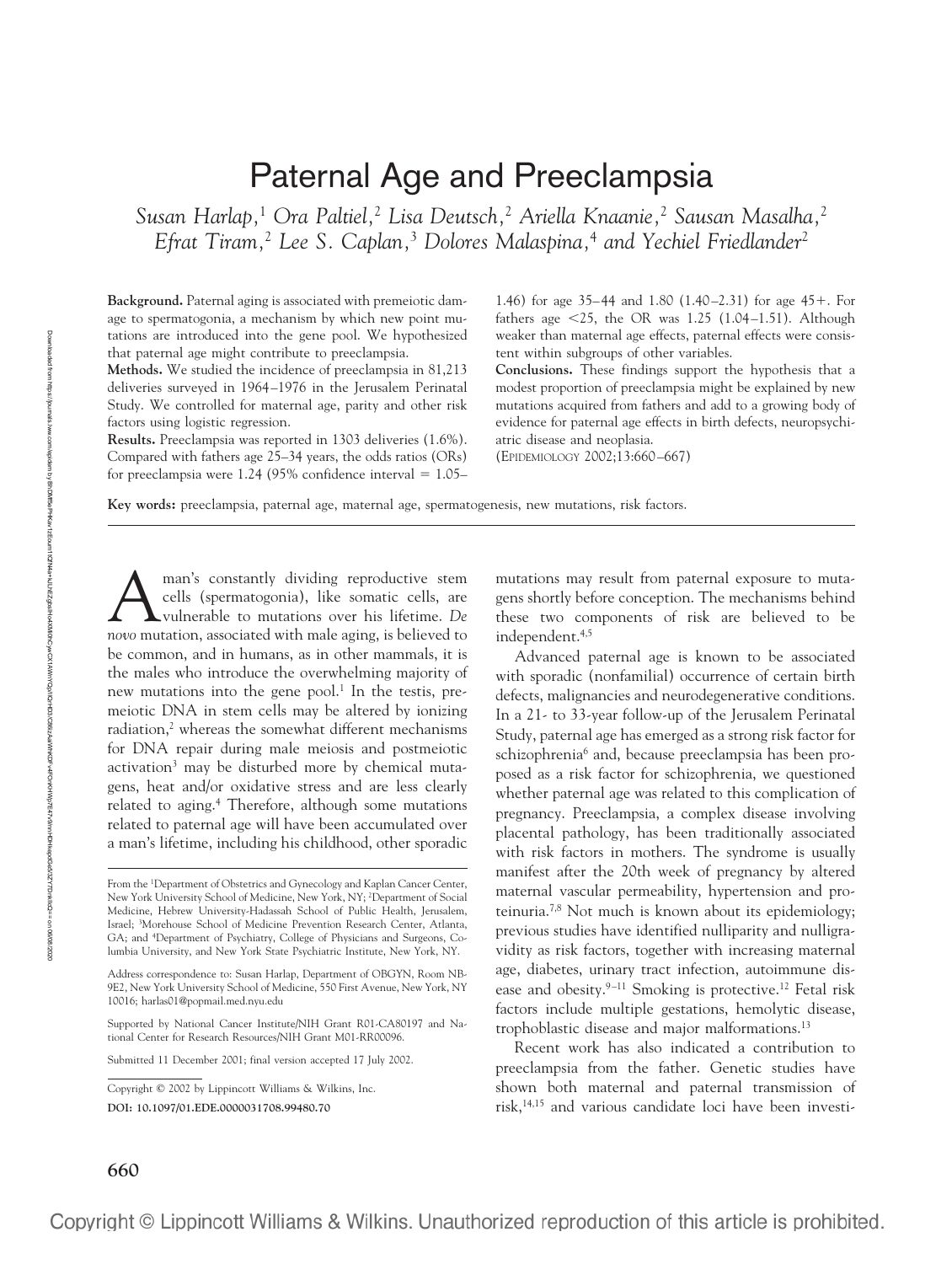gated.16–18 Other findings thought to be attributable to effects of the male partner have included an increased risk associated with recent marriage, shorter periods of cohabitation before conception, barrier contraception or assisted reproduction with donor sperm, $19-21$  whereas previous abortion may reduce the risk. $22,23$ 

## Methods

This investigation is based on the Jerusalem Perinatal Study, a research cohort established in 1964–1976. The original purpose was to investigate hypertension in pregnancy, $24$  but the study was expanded to capture other obstetric information.25 The design and methods have been described previously.26 Briefly, in 1964–1976, the Jerusalem Perinatal Study recorded all births to Israeli residents of the city of Jerusalem and its rural county; the study also undertook active surveillance of infant mortality and birth defects, as reported from multiple sources. Antenatal and intrapartum care were free and equally accessible; all births occurred in hospitals (or en route), and all women were under the care of midwives, whether or not an obstetrician was also present. For women giving birth in the city's three largest obstetric units, the Jerusalem Perinatal Study collected data on maternal conditions and obstetric complications by abstracting information each week from the logbooks in the labor-and-delivery wards. The mothers and offspring are now being traced for mortality (EF Funai, Y Friedlander, O Paltiel, *et al.*, unpublished data, 2002) and a variety of other endpoints including cognitive outcomes (D Malaspina, A Reichenberg, M Weiser, *et al.*, unpublished data, 2002). The present study was approved by the institutional review boards of New York University School of Medicine and the Hadassah Medical Organization/Hebrew University of Jerusalem.

#### **Definition of Preeclampsia**

For the purpose of this study, we have relied on the record in the labor-ward logbook for a diagnosis of preeclampsia. In those days, preeclampsia was defined by the onset, after 24 weeks' gestation, of a combination of hypertension, proteinuria and edema of the face or arms. Hypertension was defined as a rise in systolic blood pressure of 30+ mmHg, a rise in diastolic pressure of 15- mmHg, or two consecutive measurements more than 6 hours apart of  $140+$  mmHg (systolic) or  $90+$ mmHg (diastolic). The data do not distinguish preeclampsia from eclampsia, but the latter was extremely rare. Preexisting hypertension and rare diagnoses such as renal or autoimmune disease were coded into a rubric for "other maternal conditions." This study is based solely on the rubric for preeclampsia.

#### **Data Analysis**

We analyzed the data using unconditional logistic models employing SAS.27 Maternal age was modeled initially in 5-year groups; however, it fit better as a continuous variable, after expressing age in deviations from the mean (age 27). Unknown maternal age  $(N =$ 64) was set to the mean. Most other variables were treated as dichotomies or sets of dummies. Unless otherwise stated, all models controlled for the following: hospital (B or C *vs* A), primiparity (*vs* multiparity), insulin-dependent diabetes mellitus or gestational diabetes (either *vs* neither), multifetal deliveries (*vs* single), and fetal hemolytic disease (any *vs* none). The models also controlled for social class based on occupation of father (low or medium *vs* high), status as rabbis or students in Talmudic academies (*vs* others), paternal education (unknown, 0-4, or 5-12 *vs* 13- years), maternal religion (Moslem *vs* non-Moslem), year of delivery (an ordinal variable), and season (sine transformation of day of the year). These variables were included because they were related both to the incidence of preeclampsia and to the distribution of paternal age. We also tested other correlates of paternal age: paternal education, paternal and maternal immigration (*vs* born in Israel), paternal and maternal ethnic groups (continents of birth of their fathers), and duration of marriage; but as these were not independently related to preeclampsia the models did not control for them.

#### **Numbers and Exclusions**

There were 91,252 deliveries recorded, with 92,408 offspring. For this study, we excluded 8,816 (9.7%) with incomplete data on obstetric conditions; these were deliveries during the first 90 days of 1964 ( $N = 1,363$ , 1.5%) and those in the city's smallest obstetric unit  $(N = 6003, 6.6\%)$ , in hospitals in other areas  $(N = 6003, 6.6\%)$ 1524, 1.7%), or at an unknown place of delivery  $(N =$ 9). From the 82,436 deliveries potentially available for study, we excluded 1,223 (1.5%) with unknown paternal age. Among these, the incidence of preeclampsia was 1.3%; the adjusted odds ratio (OR) comparing unknown with known paternal age was 0.84 (95% confidence interval  $[CI] = 0.51 - 1.41$ .

### **Results**

There were 1,303 (1.6%) deliveries associated with preeclampsia. The fathers' ages ranged from 16 to 77 years (mean =  $30.5 \pm 6.8$  standard deviation). There were only 233 births to fathers age 20 (fewer than 0.3%), whereas there were 3,589 (4.4%) to those age 45- and 1,157 (1.4%) to those age 50-. Table 1 shows the distribution of fathers' age in relation to other variables. In addition to its strong relation to maternal age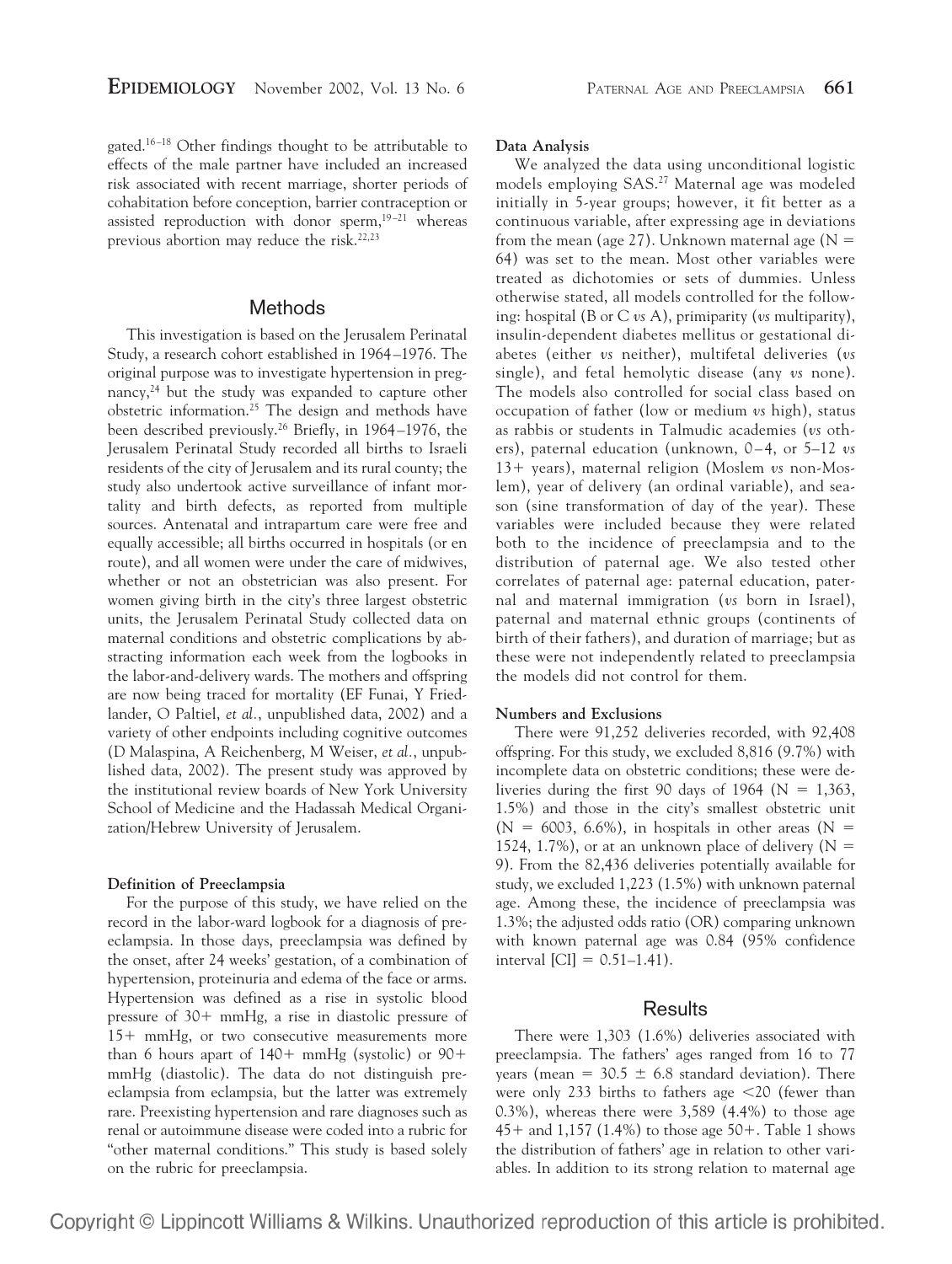|                                              |                  |                                                 | Age of Father (Years)            |                                     |                                     |                                |
|----------------------------------------------|------------------|-------------------------------------------------|----------------------------------|-------------------------------------|-------------------------------------|--------------------------------|
| Variable                                     | Births           | All Fathers<br>Number of $(N = 81,213)$<br>$\%$ | $<$ 25<br>$(N = 11.093)$<br>$\%$ | $25 - 34$<br>$(N = 46,378)$<br>$\%$ | $35 - 44$<br>$(N = 20,153)$<br>$\%$ | $45+$<br>$(N = 3,589)$<br>$\%$ |
| Mother's age (years)                         |                  |                                                 |                                  |                                     |                                     |                                |
| $<$ 20                                       | 2,895            | 3.6                                             | 16                               | 2                                   | $<$ 1                               | $<$ 1                          |
| $20 - 24$<br>$25 - 29$                       | 24,861           | 30.6<br>32.3                                    | 75<br>9                          | 34                                  | $\overline{4}$<br>18                | $\frac{2}{5}$                  |
| $30 - 34$                                    | 26,196<br>16,193 | 19.9                                            | $\mathbf{1}$                     | 46<br>16                            | 41                                  | 19                             |
| $35 - 39$                                    | 8,476            | 10.4                                            | $<$ 1                            | 2                                   | 31                                  | 40                             |
| $40+$                                        | 2,246            | 2.1                                             | $<$ 1                            | $<$ 1                               | 6                                   | 33                             |
| Unknown                                      | 64               | 0.1                                             | $<$ 1                            | $<$ 1                               | $<$ 1                               | $<$ 1                          |
| Birth order                                  |                  |                                                 |                                  |                                     |                                     |                                |
| 1<br>$2 - 6$                                 | 23,538<br>49,554 | 29.0<br>61.0                                    | 71<br>28                         | 30<br>67                            | 7<br>69                             | 6<br>47                        |
| $7+$                                         | 7,986            | 9.8                                             | 1                                | 3                                   | 23                                  | 47                             |
| Unknown                                      | 135              | 0.2                                             | $<$ 1                            | $<$ 1                               | $<$ 1                               | $<$ 1                          |
| Complications of pregnancy                   |                  |                                                 |                                  |                                     |                                     |                                |
| IDDM and gestational diabetes                | 633              | 0.8                                             | 0.3                              | 0.6                                 | 1.2                                 | 2.1                            |
| Fetal hemolytic disease                      | 576<br>1,027     | 0.7<br>1.3                                      | 0.5<br>0.8                       | 0.7<br>1.2                          | 0.9<br>1.6                          | 0.6<br>1.4                     |
| Twins and triplets<br>Occupation of father   |                  |                                                 |                                  |                                     |                                     |                                |
| Rabbis and students in Talmudic academies    | 10,482           | 12.9                                            | 26                               | 13                                  | $\overline{\mathcal{L}}$            | 5                              |
| Social class (ranked by father's occupation) |                  |                                                 |                                  |                                     |                                     |                                |
| $(High) 1 + 2$                               | 29,274           | 36.0                                            | 42                               | 39                                  | 28                                  | 19                             |
| $(Med)$ 3 + 4                                | 30,253           | 37.3                                            | 36<br>22                         | 38<br>23                            | 38<br>33                            | 33                             |
| $(Low) 5 + 6$<br>Mother's education (years)  | 21,686           | 26.7                                            |                                  |                                     |                                     | 48                             |
| $0 - 4$                                      | 7,770            | 9.6                                             | $\mathfrak{2}$                   | 6                                   | 18                                  | 24                             |
| $5 - 8$                                      | 19,873           | 24.5                                            | 23                               | 23                                  | 28                                  | 28                             |
| $9 - 12$                                     | 27,301           | 33.6                                            | 45                               | 36                                  | 26                                  | 16                             |
| $13+$                                        | 20,682           | 25.5                                            | 22                               | 30                                  | 19                                  | 11                             |
| Unknown<br>Religion of father                | 5,587            | 6.9                                             | $\overline{\mathcal{U}}$         | 6                                   | 8                                   | 11                             |
| Muslim                                       | 1263             | 1.6                                             | 1.4                              | 1.4                                 | 1.9                                 | 2.4                            |
| Christian                                    | 140              | 0.2                                             | 0.1                              | 0.2                                 | 0.2                                 | 0.2                            |
| <b>Jewish</b>                                | 79,810           | 98.2                                            | 98.5                             | 98.5                                | 97.9                                | 96.4                           |
| Ethnic group (birthplace of paternal         |                  |                                                 |                                  |                                     |                                     |                                |
| grandfather)<br>Israel                       | 13,192           | 16.2                                            | 20                               | 16                                  | 15                                  | 10                             |
| Other West Asia                              | 25,195           | 31.0                                            | 25                               | 31                                  | 34                                  | 36                             |
| North Africa                                 | 17,356           | 21.4                                            | 22                               | 20                                  | 23                                  | 29                             |
| Europe and other developed countries         | 25,470           | 31.4                                            | 34                               | 33                                  | 28                                  | 24                             |
| Birthplace of father                         |                  |                                                 |                                  |                                     |                                     |                                |
| Israel<br>Abroad                             | 34,619<br>46,594 | 42.6<br>57.4                                    | 55<br>46                         | 45<br>55                            | 35<br>65                            | 18<br>82                       |
| Duration of marriage (years)                 |                  |                                                 |                                  |                                     |                                     |                                |
| $<$ 1                                        | 2,314            | 2.8                                             | 10                               | $\overline{2}$                      | 1                                   | 1                              |
| $1 - 2$                                      | 13,412           | 16.5                                            | 48                               | 16                                  | $\overline{4}$                      | 7                              |
| $3 - 9$                                      | 44,785           | 55.1                                            | 41                               | 71                                  | 32                                  | 18                             |
| $10+$                                        | 19,671           | 24.2                                            | $<$ 1<br>$\overline{2}$          | 9<br>$\mathbf{1}$                   | 63<br>$\overline{2}$                | 74<br>3                        |
| Unknown and not married<br>Year of delivery  | 1,031            | 1.3                                             |                                  |                                     |                                     |                                |
| 1964-1968                                    | 25,485           | 31.4                                            | 25                               | 31                                  | 33                                  | 41                             |
| 1969-1972                                    | 25,447           | 31.3                                            | 33                               | 31                                  | 32                                  | 31                             |
| 1973-1976                                    | 30,281           | 37.3                                            | 42                               | 38                                  | 34                                  | 29                             |

|  | TABLE 1. Percent Distribution of Father's Age, by Selected Variables |  |  |  |
|--|----------------------------------------------------------------------|--|--|--|
|--|----------------------------------------------------------------------|--|--|--|

 $IDDM = Insulin-dependent diabetes mellitus.$ 

and parity, paternal age was correlated with pregnancy complications. There were strong relations to social and ethnic variables, with the older fathers tending to have less prestigious jobs and less educated wives (Table 1) and to be themselves less educated (not shown). Older fathers were more likely to be immigrants, especially from Islamic countries, or to be Muslims. Their wives had very similar ethnic characteristics (not shown). The youthful fathers (age  $\langle 25 \rangle$ ) were more likely to be students in Talmudic academies, who at that time were mainly of European origin. Births to these students, and

so to the youngest fathers, increased over time, whereas the proportion of fathers age 45- decreased.

Table 2 shows the relation of paternal age to preeclampsia. The crude incidence of this condition was lowest in fathers age 25–29. With this age set as the reference group, there was an increased odds ratio estimated for fathers age 20–24, adjusted for the distribution of nulliparity and other variables. There was no difference between fathers age 25–29 and 30–34 but fathers older than 34 were at increased risk. There was a stepped increase in the risk of preeclampsia for paternal age 35–44 and 45-,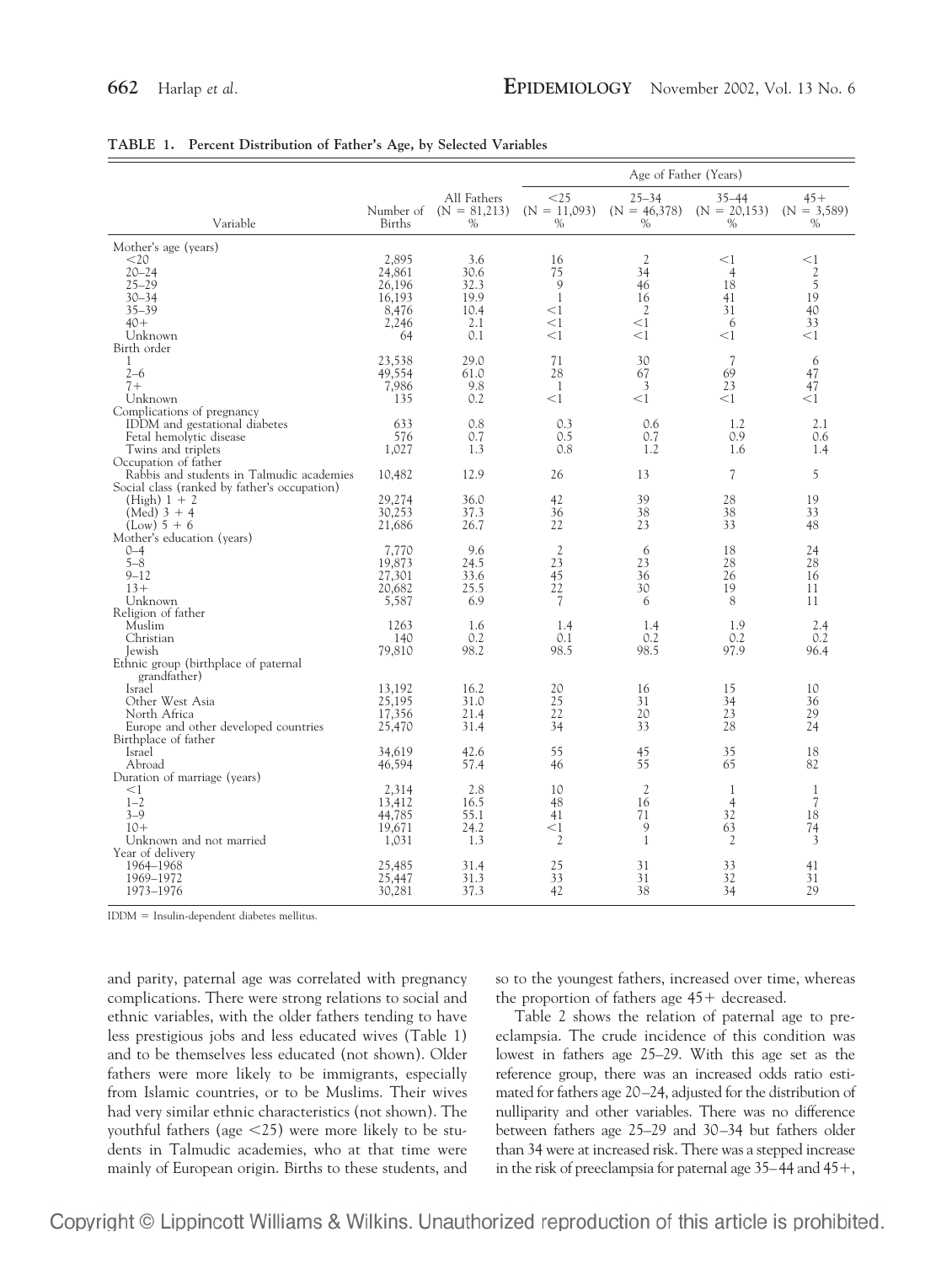| Age of Father<br>(Years) | Deliveries | $\%$<br>Preeclampsia | Adjusted<br>$OR*$ | 95%<br>CI     |
|--------------------------|------------|----------------------|-------------------|---------------|
| Total                    | 81,213     | 1.6                  |                   |               |
| 5-year age groups        |            |                      |                   |               |
| $<$ 20                   | 233        | 0.9                  | 0.66              | $0.15 - 2.66$ |
| $20 - 24$                | 10,860     | 1.6                  | 1.28              | 1.05-1.66     |
| $25 - 29$ †              | 25,953     | 1.2                  | 1.00              |               |
| $30 - 34$                | 20,425     | 1.3                  | 1.00              | $0.84 - 1.20$ |
| $35 - 39$                | 13,341     | 2.0                  | 1.30              | 1.05-1.59     |
| $40 - 44$                | 6,812      | 2.1                  | 1.08              | $0.83 - 1.40$ |
| $45 - 49$                | 2,432      | 4.2                  | 1.89              | $1.39 - 2.56$ |
| $50 - 54$                | 747        | 4.0                  | 1.54              | $0.98 - 2.41$ |
| $55 - 59$                | 236        | 4.7                  | 1.41              | $0.70 - 2.41$ |
| $60+$                    | 174        | 3.5                  | 1.12              | $0.47 - 2.69$ |
| 10-year age groups       |            |                      |                   |               |
| $15 - 24$                | 11,094     | 1.6                  | 1.25              | $1.04 - 1.51$ |
| $25 - 34$ †              | 46,378     | 1.2                  | 1.00              |               |
| $35 - 44$                | 20,109     | 2.1                  | 1.24              | 1.05–1.46     |
| $45+$                    | 3.581      | 4.2                  | 1.80              | $1.40 - 2.31$ |
|                          |            |                      |                   |               |

**TABLE 2. Incidence of Preeclampsia by Age of Father**

\* Odds ratios and 95% confidence intervals adjusted for age of mother (continuous), primiparity, diabetes, multiple pregnancies, fetal hemolytic disease, hospital, maternal education, religion, social class and occupation of father, and year of delivery and season. † Reference category.

compared with reference group 25–34. Although this pattern was less consistent in the comparisons of the 5-year age groups, a trend test from age 25 based on paternal age as a continuous variable gave  $P < 0.02$ .

Maternal age was more clearly and more strongly related to the risk of preeclampsia than paternal age (data not tabulated). The crude incidence of preeclampsia varied from 1.4% for mothers age  $\leq$  20 through 1.3%, 1.2%, 1.6%, 2.5%, 5.6% and 6.1% in successive 5-year groups and to 8.3% at age 50-. The odds ratios (and 95% CIs), using 20 for the reference group and adjusting for paternal age and other variables, were 1.2 (0.9– 1.7) for mothers age 20–24 and 1.5 (1.1–2.2), 2.1 (1.4– 3.0), 2.9 (1.9–4.3), 5.7 (3.7–8.7), 6.0 (3.1–11.6) and 6.7  $(1.8-24.3)$  in subsequent 5-year groups.

Table 3 shows paternal age effects estimated for categories of other variables. Within broad groups of maternal age, the ORs were adjusted for maternal age as a continuous variable. There was no obvious difference in the effects of paternal age between mothers of various ages, parities, social classes, ethnic groups or infant genders; within each of these strata the risk of preeclampsia increased consistently with increasing paternal age beyond age 34. Similarly, the pregnancies fathered by the youngest group of men showed increased ORs in most subgroups.

We questioned whether the results might be an artifact attributable to an effect of the difference between maternal and paternal ages. On average, the fathers were 3.8 years older than their wives. After excluding outliers in which the mother was more than 15 years older than her spouse, or he was 30+ years older than the mother, there was no evidence of trend when the parents' age difference was tested in quartiles nor at the more extreme categories. The categories for  $-15$ - to  $-5$ -year difference (*ie*, fathers younger than mothers),  $-4$  to  $+1$ ,  $+2$  to  $+5$ ,  $+6$  to  $+15$  and  $+16$  to  $+29$ , gave ORs of 0.92 (CI =  $0.53-1.59$ ), 1.00 (reference category), 0.97 (0.83–1.12), 1.01 (0.82–1.24) and 0.74 (0.44–1.22), respectively. For each year of difference between paternal and maternal age as a continuous variable, we derived an OR of 0.92 (0.85–1.00). Inclusion of this variable in the model changed the ORs for paternal age to 1.14 (0.92– 1.41) for fathers age  $\leq$  25 years, 1.00 (reference category) for 25–34, 1.44 (1.15–1.81) for 35–44 and 2.54  $(1.66 - 3.90)$  for  $45 +$ . Thus, although there was a large difference in age between the oldest fathers and their wives, it was the absolute age of the father, not the age difference, that pre-

dicted preeclampsia. The age difference did, however, account for some of the excess risk in the youngest fathers.

We also considered whether the excess risk of preeclampsia associated with younger fathers might be an artifact attributable to recent marriage. The ORs for intervals of  $\leq 1$ , 1–2 and 3–4 years since marriage were 0.81 (CI =  $0.54-1.20$ ), 0.94 (0.74 $-1.20$ ) and 0.99  $(0.82-1.19)$  compared with a reference group of  $5+$ years since marriage. Similar patterns were seen in first births and in the wives of rabbis and Talmud students (who would not have been sexually experienced before marriage); thus, recency of marriage or conception with a new partner did not account for the paternal age effects. Similarly, the excess risk in younger fathers was not explained by the preponderance of rabbis and students in Talmud academies in this group (Table 3).

Re-analysis of these data after removal of the mothers with diabetes, multiple gestations or fetal hemolytic disease did not alter these conclusions; nor did further adjustment (using data available on a small subcohort) for body mass index, preexisting hypertension, renal disease or urinary tract infection.

## **Discussion**

Our results show father's age related to preeclampsia independently of effects of maternal age. Two trends are discernible: first, an increasing incidence of preeclampsia with increasing fathers' age, supporting our *a priori* hypothesis; second, a higher risk in the pregnancies fathered by youthful fathers, age under 25, compared with the fathers age 25–34. These effects were unlikely to have been attributable to chance and were consistent within demographic sub-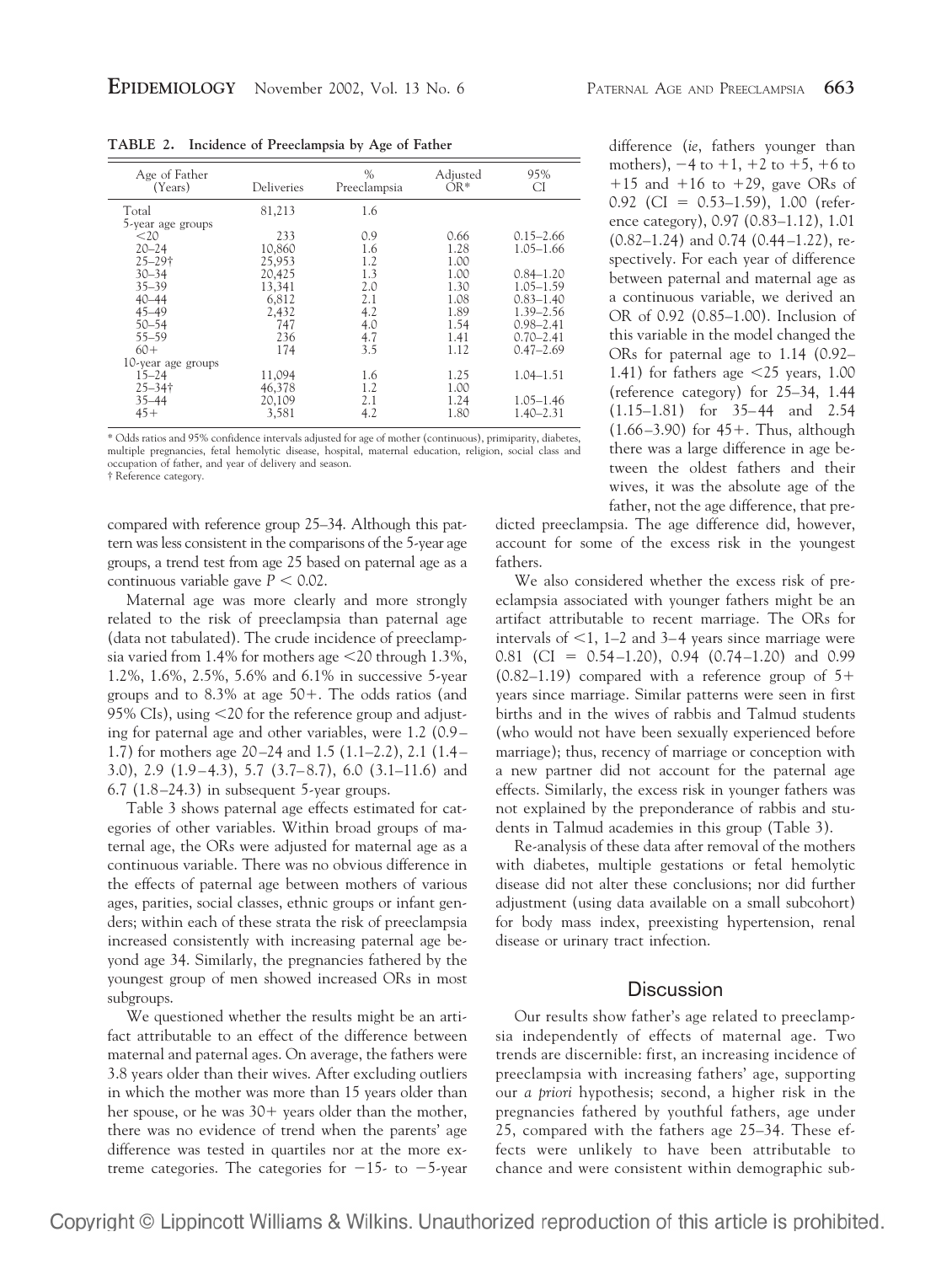|                                                             |                                       |                                    | Age of Father (Years) |                                    |                                   |  |
|-------------------------------------------------------------|---------------------------------------|------------------------------------|-----------------------|------------------------------------|-----------------------------------|--|
| Variable                                                    | Category                              | $<$ 25                             | $25 - 34$ †           | $35 - 44$                          | $45+$                             |  |
| Mother's age (years)<br>$<$ 25                              | Cases<br>OR<br>95% CI                 | 158<br>1.16<br>$0.92 - 1.46$       | 194<br>1.0            | 9<br>1.16<br>$0.59 - 2.29$         | 1<br>1.60<br>$0.22 - 11.8$        |  |
| $25 - 34$                                                   | Cases<br>OR<br>95% CI                 | 16<br>1.03<br>$0.61 - 1.72$        | 345<br>1.0            | 202<br>1.30<br>$1.07 - 1.60$       | 19<br>1.66<br>$1.02 - 2.71$       |  |
| $35+$                                                       | Cases<br>OR<br>95% CI                 | 3<br>8.52<br>1.99-36.4             | 21<br>1.0             | 61<br>1.05<br>$0.66 - 1.68$        | 76<br>1.51<br>$0.92 - 2.47$       |  |
| Parity<br>1                                                 | Cases<br>OR<br>95% CI                 | 148<br>1.11<br>$0.88 - 1.38$       | 264<br>1.0            | 58<br>1.52<br>$1.08 - 2.52$        | 10<br>1.62<br>$0.79 - 3.30$       |  |
| $2+$                                                        | Cases<br>OR<br>95% CI                 | 29<br>1.45<br>$0.98 - 2.15$        | 297<br>1.0            | 357<br>1.16<br>$0.96 - 1.41$       | 140<br>1.68<br>$1.26 - 2.23$      |  |
| Father's occupation<br>Rabbis and Talmud Students<br>Others | Cases<br><b>OR</b><br>95% CI<br>Cases | 50<br>1.34<br>$0.85 - 2.11$<br>127 | 64<br>1.0<br>497      | 30<br>1.33<br>$0.71 - 2.49$<br>385 | 9<br>1.85<br>$0.67 - 5.15$<br>141 |  |
| Social class                                                | OR<br>95% CI                          | 1.23<br>$0.99 - 1.51$              | 1.0                   | 1.22<br>$1.03 - 1.45$              | 1.79<br>1.38-2.32                 |  |
| $1-3$ (high)                                                | Cases<br>OR<br>95% CI                 | 106<br>1.29<br>$1.01 - 1.66$       | 315<br>1.0            | 182<br>1.26<br>$0.99 - 1.60$       | 51<br>2.02<br>$1.36 - 3.00$       |  |
| $4-6$ (low)                                                 | Cases<br>OR<br>95% CI                 | 71<br>1.19<br>$0.89 - 1.59$        | 236<br>1.0            | 233<br>1.25<br>$0.99 - 1.57$       | 99<br>1.68<br>$1.21 - 2.34$       |  |
| Ethnic group (birthplace of father's father)<br>Israel      | Cases<br>OR<br>95% CI                 | 26<br>0.72<br>$0.45 - 1.16$        | 102<br>1.0            | 66<br>1.32<br>$0.87 - 2.00$        | 15<br>1.74<br>$0.86 - 3.52$       |  |
| Other West Asia                                             | Cases<br>OR<br>95% CI                 | 44<br>1.25<br>$0.87 - 1.79$        | 181<br>1.0            | 154<br>1.28<br>$0.97 - 1.69$       | 54<br>1.60<br>$1.05 - 2.44$       |  |
| North Africa                                                | Cases<br>OR<br>95% CI                 | 34<br>1.61<br>$1.03 - 2.51$        | 83<br>1.0<br>195      | 83<br>1.36<br>$0.92 - 2.01$        | 40<br>2.17<br>$1.25 - 3.78$       |  |
| Europe and other developed countries<br>Infant gender       | Cases<br>OR<br>95% CI                 | 73<br>1.42<br>$1.05 - 1.93$        | 1.0                   | 112<br>1.17<br>$0.86 - 1.59$       | 41<br>1.99<br>$1.24 - 3.20$       |  |
| Male                                                        | Cases<br>OR.<br>95% CI                | 100<br>1.30<br>$1.01 - 1.67$       | 304<br>1.0            | 211<br>1.18<br>$0.94 - 1.49$       | 83<br>2.02<br>$1.43 - 2.84$       |  |
| Female                                                      | Cases<br>OR<br>95% CI                 | 77<br>1.21<br>$0.91 - 1.60$        | 257<br>1.0            | 204<br>1.30<br>$1.03 - 1.66$       | 67<br>1.59<br>$1.10 - 2.31$       |  |
| Year of delivery<br>1964-1968                               | Cases<br>OR<br>95% CI                 | 35<br>0.94<br>$0.64 - 1.38$        | 201<br>1.0            | 165<br>1.20<br>$0.93 - 1.56$       | 62<br>1.43<br>$0.97 - 2.12$       |  |
| 1969-1972                                                   | Cases<br>OR<br>95% CI                 | 71<br>1.47<br>1.08-2.00            | 175<br>1.0            | 138<br>1.28<br>$0.95 - 1.72$       | 48<br>1.89<br>$1.20 - 2.97$       |  |
| 1973-1976                                                   | Cases<br>OR<br>95% CI                 | 71<br>1.30<br>$0.95 - 1.77$        | 185<br>1.0            | 112<br>1.28<br>$0.93 - 1.74$       | 40<br>2.42<br>$1.50 - 3.90$       |  |
| Total                                                       | Cases<br>OR<br>95% CI                 | 177<br>1.25<br>$1.04 - 1.51$       | 561<br>1.0            | 415<br>1.24<br>$1.05 - 1.46$       | 150<br>1.80<br>$1.40 - 2.31$      |  |

**TABLE 3. Risk of Preeclampsia by Father's Age in Subgroups of Other Risk Factors**

\* Odds ratios and 95% confidence intervals adjusted for maternal age (continuous), primiparity, multiple births, diabetes, fetal hemolytic disease, hospital, maternal education, religion, social class and occupation of father, and year of delivery and season.

† Reference category.

groups. There are no previous studies, to our knowledge, of paternal age and preeclampsia.

Our findings indicate a stronger relation with maternal age than previous studies in which, as in the present study, the data have been adjusted for socioeconomic status<sup>28</sup>; studies not so adjusted have found a J-shaped relation between maternal age and preeclampsia (as reviewed by Knuist et al. in 1998).<sup>29</sup> Women in the U.S.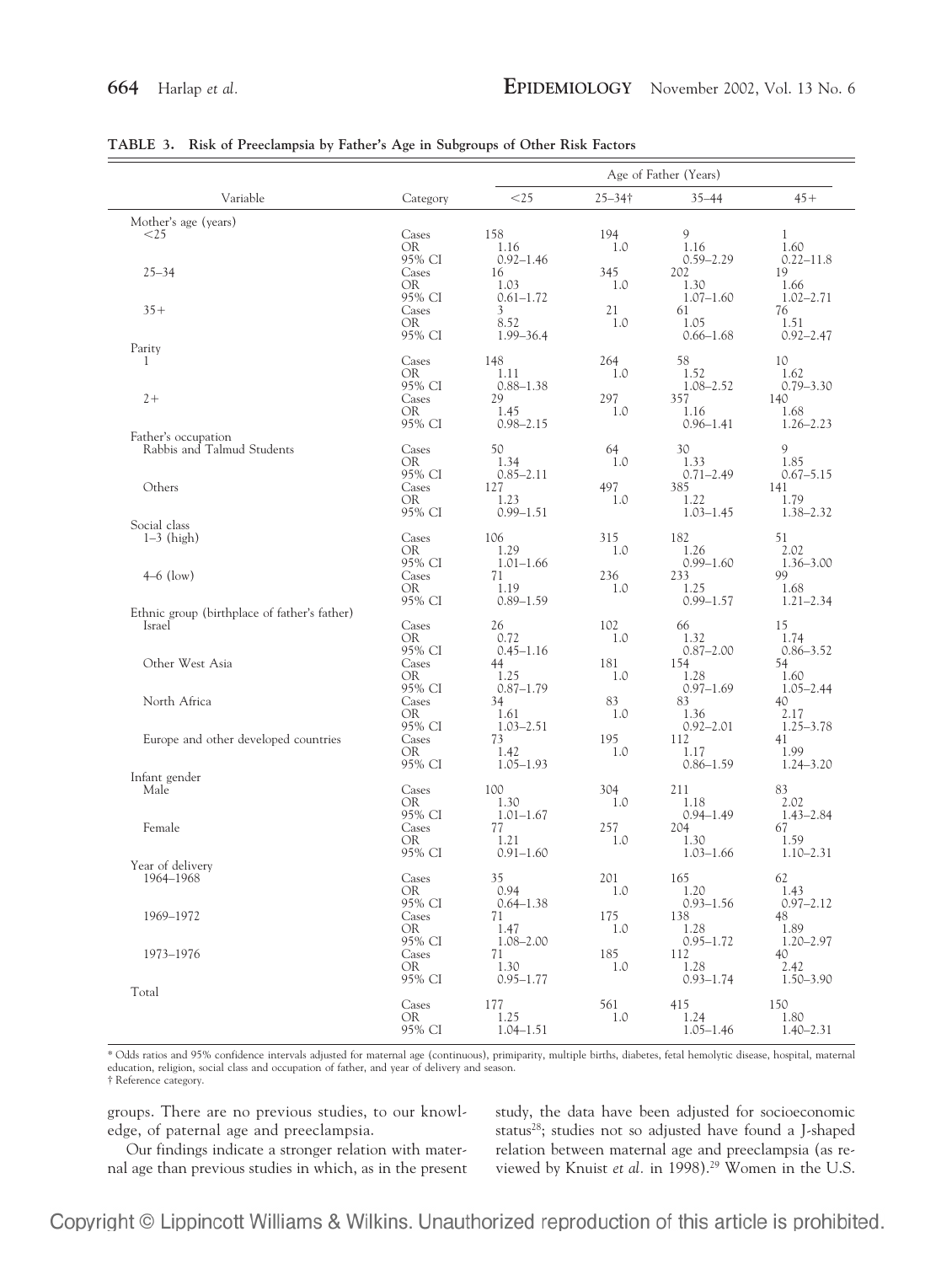who give birth before age 20 are often unmarried and poor and have a life-style that differs from that of the ultrareligious Jews (and Muslims) in our population; these latter groups are strictly segregated before marriage. Previous authors have found recent marriage or a change of partner as a risk factor for preeclampsia,  $20$ although others have suggested that this is confounded by an increased risk of preeclampsia associated with a longer interval between pregnancies.<sup>30</sup> In our cohort there is no excess risk of preeclampsia in women who recently married. This is true even in the ultra-orthodox wives of rabbis and students in Talmudic academies, where the fervently religious life-style is characterized by arranged marriages and early, uncontrolled fertility, leading to short intervals between births. Thus, the excess risk of preeclampsia in younger men seems inconsistent with previous studies.

On the other hand, this excess risk in young men might indicate exposure to environmental causes of DNA damage (*eg*, heat, pesticides, smoking or suboptimal diet). In mice, immature males are more likely to sire offspring with adverse outcomes<sup>31</sup> and are believed to be less efficient at apoptosis after DNA damage during meiosis or postmeiotic maturation of spermatozoa. Young human fathers, too, beget offspring with more suboptimal outcomes.<sup>32</sup>

An advantage of our study for investigating effects of paternal age, apart from the large size of the cohort, is that few women were unmarried and the religious lifestyle of the population makes it less likely, compared with some other studies, that the legal fathers were not the biological fathers. Another advantage is the scope and range of available variables, especially those reflecting ethnicity, socioeconomic status and other maternal conditions. On the other hand, we do not have the benefit of a modern definition of preeclampsia, the certainty of complete ascertainment, or knowledge of preexisting hypertension or body size. We cannot exclude the possibility that the results reflect confounding attributable to these or some other factor associated with paternal age.

With this caveat, our results accord with a body of literature linking advanced paternal age to a variety of pediatric and adult diseases, especially those associated with neurodevelopmental abnormalities and malignancies. (For reviews of paternal age effects in birth defects see Lian *et al.*<sup>33</sup> and Plas *et al.*34) In our population, paternal aging is strongly related to schizophrenia.<sup>6</sup> In other countries, epidemiologists have linked advanced paternal age to neural tube defects,<sup>35</sup> pediatric brain neoplasms,<sup>36</sup> adult nervous system malignancies,<sup>37</sup> earlyonset Alzheimer's disease,<sup>38</sup> and carcinomas of breast<sup>37</sup> and prostate.39 In case series, advanced paternal age has been associated with reduced survival<sup>40</sup> and with sporadic (nonfamilial) occurrence of progeria 41,42 and nu-

merous other syndromes (reviewed by Malaspina *et al.*43). In molecular genetic studies, *de novo* point mutations have been specifically associated with older fathers for a number of specific genes important in oncofetal development and neoplasia.41,44–47

Consistent with this previous literature, our findings can support the hypothesis for a role for paternal age in preeclampsia, acting through new mutations. As an alternative explanation one could postulate that there might be preexisting paternal causes of both preeclampsia and subfertility that would lead preeclampsia to be associated with increased paternal age. But if this were true, one would expect to see the age effect operating mainly in first births and at higher social class. This is clearly not the case in our results.

The effects of paternal age in our study are modest, compared with the effects of maternal age. We estimate that fewer than 12% of cases of preeclampsia in this study might be attributable to the excess risk associated with paternal age over 35. In contrast, approximately half of the cases in this study could be attributable to the excess risk of maternal age over 35. The reason for the strong effect of maternal age on preeclampsia is unknown. Some have suggested nondisjunction affecting chimeric extra-embryonic membranes<sup>48,49</sup> or mutations in mitochondrial DNA,<sup>50</sup> although others negate this.<sup>14</sup>

Although some propose that a single gene might be responsible for most preeclampsia, others take the view that there must be numerous alternative pathways to the disease.51,52 Placentation draws on a huge variety of genes and, although there may be much redundancy, many genes must be essential. Current views of the pathogenesis of preeclampsia focus on abnormal structure or function at the junction between the fetal trophoblast and the maternal decidua, associated with inadequate invasion of the trophoblast into the maternal spiral arteries.53 Mutations or polymorphisms suggested to contribute to preeclampsia might include those involving genes active in thrombosis and fibrinolysis (*eg*, coagulation factor V, PAI-1 and prothrombin) $54-56$ ; folate metabolism (eg, MTHFR)<sup>57</sup>; lipid metabolism; cell responses to oxidative stress/anoxia and nitric oxide<sup>58,59</sup>; and systems related to angiogenesis and blood pressure,  $51,52,60,61$  the immune system,  $62,63$  and leptin.

*De novo* changes characteristically associated with paternal aging are point mutations at a single base pair or expansion of DNA triplet repeats; more extensive lesions seem to be efficiently eliminated during male meiosis.1 Small deletions and inversions tend to be inherited more often from mothers than from fathers. Larger genetic rearrangements (*eg*, chromosome translocations, large deletions or inversions, gain or loss of entire chromosomes, or uniparental disomy) are variously contributed by either parent, often in association with aging.49,64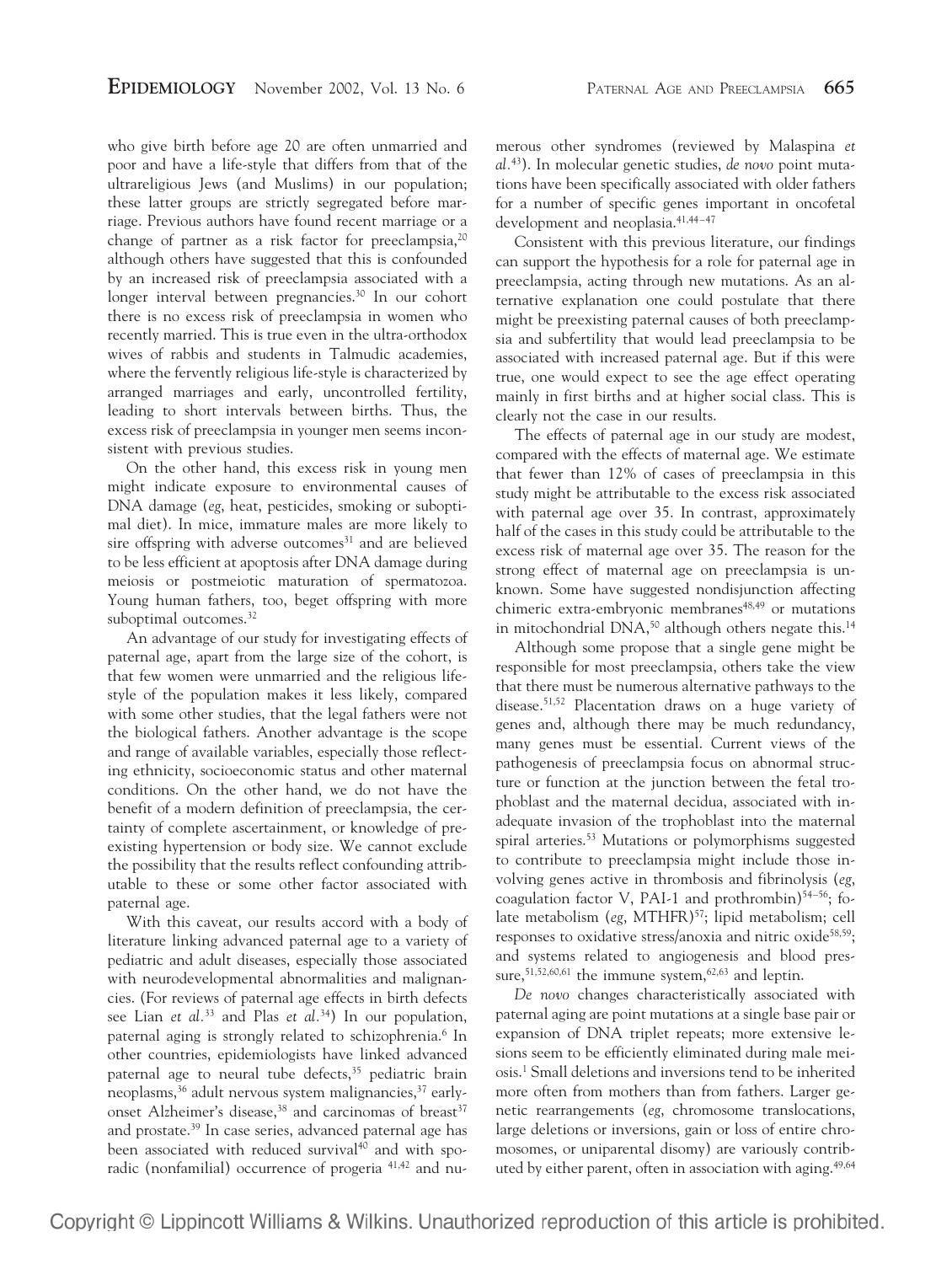For substitutions at a single base pair, there are estimated to be approximately 64 mutations per genome per generation; however, most occur in noncoding DNA.65 It is thought that about four point mutations are induced in the coding regions of genes, per genome per generation, with 1.6 deleterious mutations being transmitted to the next generation.<sup>66</sup> Advantageous mutations are thought to be rarer. Although deleterious mutations are common, most are eliminated through infertility, embryo death, fetal loss or early infant death. We speculate that preeclampsia may be another manifestation of this spectrum of loss.

We thank James F. Crow for information about *de novo* mutations, Edmund F. Funai for information on preeclampsia, and Deborah Hoffman for preparation of tables.

## References

- 1. Crow JF. The origins, patterns and implications of human spontaneous mutation. *Nat Rev Genet* 2000;1:40–47.
- 2. Meistrich ML. Effects of chemotherapy and radiotherapy on spermatogenesis. *Eur Urol* 1993;23:136–142.
- 3. Eddy EM, O'Brien DA. Gene expression during mammalian meiosis. *Curr Top Dev Biol* 1998;37:141–200.
- 4. Aguilar-Mahecha A, Hales BF, Robaire B. Expression of stress response genes in germ cells during spermatogenesis. *Biol Reprod* 2001;65:119–127.
- 5. Print CG, Loveland KL. Germ cell suicide: new insights into apoptosis during spermatogenesis. *Bioessays* 2000;22:423–430.
- 6. Malaspina D, Harlap S, Fennig S, *et al*. Advancing paternal age and the risk of schizophrenia. *Arch Gen Psychiatry* 2001 2001;58: 361–367.
- 7. Roberts JM, Cooper DW. Pathogenesis and genetics of preeclampsia. *Lancet* 2001;357:53–56.
- 8. Dekker GA, Sibai BM. Etiology and pathogenesis of preeclampsia: current concepts. *Am J Obstet Gynecol* 1998;179:1359–1375.
- 9. Broughton Pipkin F. Risk factors for preeclampsia. *N Engl J Med* 2001;344:925–926.
- 10. Odegard RA, Vatten LJ, Nilsen ST, *et al*. Risk factors and clinical manifestations of pre-eclampsia. *BJOG* 2000;107:1410–1416.
- 11. Lee CJ, Hsieh TT, Chiu TH, *et al*. Risk factors for pre-eclampsia in an Asian population. *Int J Gynaecol Obstet* 2000;70:327–333.
- 12. Castles A, Adams EK, Melvin CL, *et al*. Effects of smoking during pregnancy: five meta-analyses. *Am J Prev Med* 1999;16:208–215.
- 13. Vesce F, Farina A, Giorgetti M, *et al*. Increased incidence of preeclampsia in pregnancies complicated by fetal malformation. *Gynecol Obstet Invest* 1997;44:107–111.
- 14. Lie RT, Rasmussen S, Brunborg H, *et al*. Fetal and maternal contributions to risk of pre-eclampsia: population based study. *BMJ* 1998;316:1343–1347.
- 15. Esplin MS, Fausett MB, Fraser A, *et al*. Paternal and maternal components of the predisposition to preeclampsia. *N Engl J Med* 2001;344:867–872.
- 16. Harrison GA, Humphrey KE, Jones N, *et al*. A genomewide linkage study of preeclampsia/eclampsia reveals evidence for a candidate region on 4q. *Am J Hum Genet* 1997;60:1158–1167.
- 17. Arngrimsson R, Sigurardottir S, Frigge ML, *et al*. A genome-wide scan reveals a maternal susceptibility locus for pre-eclampsia on chromosome 2p13. *Hum Mol Genet* 1999;8:1799–1805.
- 18. Moses EK, Lade JA, Guo G, *et al*. A genome scan in families from Australia and New Zealand confirms the presence of a maternal

susceptibility locus for pre-eclampsia, on chromosome 2. *Am J Hum Genet* 2001;67:1581–1585.

- 19. Li DK, Wi S. Changing paternity and the risk of preeclampsia/ eclampsia in the subsequent pregnancy. *Am J Epidemiol* 2000;151: 57–62.
- 20. Robillard PY, Dekker GA, Hulsey TC. Revisiting the epidemiological standard of preeclampsia: primigravidity or primipaternity? *Eur J Obstet Gynecol Reprod Biol* 1999;84:37–41.
- 21. Trupin LS, Simon LP, Eskenazi B. Change in paternity: a risk factor for preeclampsia in multiparas. *Epidemiology* 1996;7:240– 244.
- 22. Seidman DS, Ever-Hadani P, Stevenson DK, *et al*. The effect of abortion on the incidence of pre-eclampsia. *Eur J Obstet Gynecol Reprod Biol* 1989;33:109–114.
- 23. Eras JL, Saftlas AF, Triche E, *et al*. Abortion and its effect on risk of preeclampsia and transient hypertension. *Epidemiology* 2000;11: 36–43.
- 24. Davies AM, Czaczkes JW, Sadovsky E, *et al*. Toxemia of pregnancy in Jerusalem. I. Epidemiological studies of a total community. *Isr J Med Sci* 1970;6:253–266.
- 25. Harlap S, Davies AM, Grover NB, *et al*. The Jerusalem Perinatal study: the first decade 1964–1973. *Isr J Med Sci* 1977;13:1073– 1091.
- 26. Davies AM, Prywes R, Tzur B, *et al*. The Jerusalem Perinatal Study. 1. Design and organization of a continuing, communitybased, record-linked survey. *Isr J Med Sci* 1969;5:1095–1106.
- 27. SAS/STAT. The LOGISTIC Procedure. *User's Guide*. Version 6. Cary NC: SAS Institute Inc, 1989;1071–1126.
- 28. Ros HS, Cnattingius S, Lipworth L. Comparison of risk factors for preeclampsia and gestational hypertension in a population-based cohort study. *Am J Epidemiol* 1998;147:1062–1070.
- 29. Knuist M, Bonsel GJ, Zondervan HA, *et al*. Risk factors for preeclampsia in nulliparous women in distinct ethnic groups: a prospective cohort study. *Obstet Gynecol* 1998;92:174–178.
- 30. Skjaerven R, Wilcox A J, Lie RT. The interval between pregnancies and the risk of preeclampsia. *N Engl J Med* 2002;346:33–38.
- 31. Auroux M, Nawar NN, Naguib M, *et al*. Post-pubescent to mature fathers: increase in progeny quality? *Hum Reprod* 1998;13:55–59.
- 32. Olshan AF, Schnitzer PG, Baird PA. Paternal age and the risk of congenital heart defects. *Teratology* 1994;50:80–84.
- 33. Lian ZH, Zack MM, Erickson JD. Paternal age and the occurrence of birth defects. *Am J Hum Genet* 1986;39:648–660.
- 34. Plas E, Berger P, Hermann M, *et al*. Effects of aging on male fertility? *Exp Gerontol* 2000;35:543–551.
- 35. McIntosh GC, Olshan AF, Baird PA. Paternal age and the risk of birth defects in offspring. *Epidemiology* 1995;6:282–288.
- 36. Hemminki K, Kyyronen P, Vaittinen P. Parental age as a risk factor of childhood leukemia and brain cancer in offspring. *Epidemiology* 1999;10:271–275.
- 37. Hemminki K, Kyyronen P. Parental age and risk of sporadic and familial cancer in offspring: implications for germ cell mutagenesis. *Epidemiology* 1999;10:747–751.
- 38. Whalley LJ. Early-onset Alzheimer's disease in Scotland: environmental and familial factors. *Br J Psychiatry Suppl* 2001;40:s53–s59.
- 39. Zhang Y, Kreger BE, Dorgan JF, *et al*. Parental age at child's birth and son's risk of prostate cancer. The Framingham Study. *Am J Epidemiol* 1999;150:1208–1212.
- 40. Gavrilov LA, Gavrilova NS. When should fatherhood stop? *Science* 1997;277:17–18.
- 41. Jones KL, Smith DW, Harvey MA, *et al*. Older paternal age and fresh gene mutation: data on additional disorders. *J Pediatr* 1975; 86:84–88.
- 42. DeBusk FL. The Hutchinson-Gilford progeria syndrome: report of four cases and review of the literature. *J Pediatr* 1972;80:697–724.